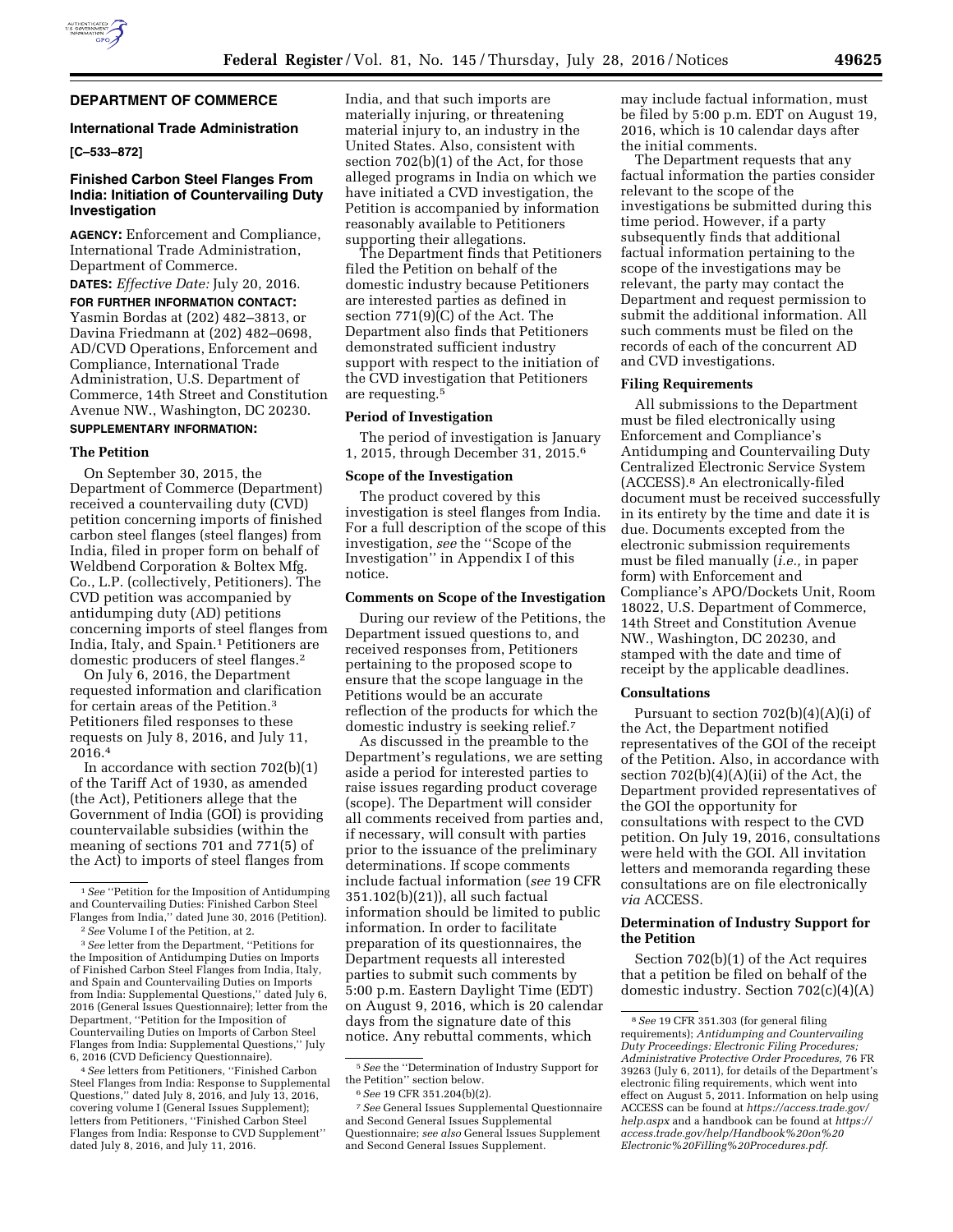of the Act provides that a petition meets this requirement if the domestic producers or workers who support the petition account for: (i) At least 25 percent of the total production of the domestic like product; and (ii) more than 50 percent of the production of the domestic like product produced by that portion of the industry expressing support for, or opposition to, the petition. Moreover, section 702(c)(4)(D) of the Act provides that, if the petition does not establish support of domestic producers or workers accounting for more than 50 percent of the total production of the domestic like product, the Department shall: (i) Poll the industry or rely on other information in order to determine if there is support for the petition, as required by subparagraph (A); or (ii) determine industry support using a statistically valid sampling method to poll the ''industry.''

Section 771(4)(A) of the Act defines the ''industry'' as the producers as a whole of a domestic like product. Thus, to determine whether a petition has the requisite industry support, the statute directs the Department to look to producers and workers who produce the domestic like product. The International Trade Commission (ITC), which is responsible for determining whether ''the domestic industry'' has been injured, must also determine what constitutes a domestic like product in order to define the industry. While both the Department and the ITC must apply the same statutory definition regarding the domestic like product,<sup>9</sup> they do so for different purposes and pursuant to a separate and distinct authority. In addition, the Department's determination is subject to limitations of time and information. Although this may result in different definitions of the like product, such differences do not render the decision of either agency contrary to law.10

Section 771(10) of the Act defines the domestic like product as ''a product which is like, or in the absence of like, most similar in characteristics and uses with, the article subject to an investigation under this title." Thus, the reference point from which the domestic like product analysis begins is ''the article subject to an investigation'' (*i.e.,* the class or kind of merchandise to be investigated, which normally will be the scope as defined in the Petition).

With regard to the domestic like product, Petitioners do not offer a definition of the domestic like product distinct from the scope of the investigation. Based on our analysis of the information submitted on the record, we have determined that steel flanges constitute a single domestic like product and we have analyzed industry support in terms of that domestic like product.11

In determining whether Petitioners have standing under section 702(c)(4)(A) of the Act, we considered the industry support data contained in the Petition with reference to the domestic like product as defined in the ''Scope of the Investigation,'' in Appendix I of this notice. Petitioners provided their production of the domestic like product in 2015,12 as well as an estimate of the total 2015 production of the domestic like product for the entire domestic industry.13 To establish industry support, Petitioners compared their own production to the estimated total production of the domestic like product for the entire domestic industry.14

Our review of the data provided in the Petition and other information readily available to the Department indicates that Petitioners have established industry support.15 First, the Petition established support from domestic producers (or workers) accounting for more than 50 percent of the total production of the domestic like product and, as such, the Department is not required to take further action in order to evaluate industry support (*e.g.,*  polling).16 Second, the domestic producers (or workers) have met the statutory criteria for industry support under section  $702(c)(4)(A)(i)$  of the Act because the domestic producers (or workers) who support the Petition account for at least 25 percent of the total production of the domestic like

12*See* Volume I of the Petition, at Exhibits I–15– A and I–15–B.

15*See* India CVD Initiation Checklist, at Attachment II.

16*See* section 702(c)(4)(D) of the Act; *see also*  India CVD Initiation Checklist, at Attachment II. product.17 Finally, the domestic producers (or workers) have met the statutory criteria for industry support under section 702(c)(4)(A)(ii) of the Act because the domestic producers (or workers) who support the Petition account for more than 50 percent of the production of the domestic like product produced by that portion of the industry expressing support for, or opposition to, the Petition.18 Accordingly, the Department determines that the Petition was filed on behalf of the domestic industry within the meaning of section 702(b)(1) of the Act.

The Department finds that Petitioners filed the Petition on behalf of the domestic industry because they are interested parties as defined in section 771(9)(C) of the Act and they have demonstrated sufficient industry support with respect to the CVD investigation that they are requesting the Department initiate.19

#### **Injury Test**

Because India is a ''Subsidies Agreement Country'' within the meaning of section 701(b) of the Act, section 701(a)(2) of the Act applies to this investigation. Accordingly, the ITC must determine whether imports of the subject merchandise from India materially injure, or threaten material injury to, a U.S. industry.

# **Allegations and Evidence of Material Injury and Causation**

Petitioners allege that imports of the subject merchandise are benefitting from countervailable subsidies and that such imports are causing, or threaten to cause, material injury to the U.S. industry producing the domestic like product. In addition, Petitioners allege that subject imports exceed the negligibility threshold provided for under section  $771(24)(A)$  of the Act.<sup>20</sup>

In CVD petitions, section 771(24)(B) of the Act provides that imports of subject merchandise from developing and least developed countries must exceed the negligibility threshold of four percent. The import data provided by Petitioners demonstrate that subject imports from India, which has been designated as a least developed country,21 exceed the negligibility threshold provided for under section 771(24)(B) of the Act.22

20*See* Volume I of the Petition, at 18–19; *see also*  General Issues Supplement, at 6 and Exhibit 3.

21*See* section 771(36)(B) of the Act. 22*See* Volume I of the Petition, at 18–19; *see also* 

<sup>9</sup>S*ee* section 771(10) of the Act.

<sup>10</sup>*See USEC, Inc.* v. *United States,* 132 F. Supp. 2d 1, 8 (CIT 2001) (citing *Algoma Steel Corp., Ltd.*  v. *United States,* 688 F. Supp. 639, 644 (CIT 1988), *aff'd* 865 F.2d 240 (Fed. Cir. 1989)).

 $^{\rm 11}\mathrm{For}$  a discussion of the domestic like product analysis in this case, *see* Countervailing Duty Investigation Initiation Checklist: Finished Carbon Steel Flanges from India (India CVD Initiation Checklist), at Attachment II, Analysis of Industry Support for the Antidumping and Countervailing Duty Petitions Covering Finished Carbon Steel Flanges from India, Italy, and Spain (Attachment II). This checklist is dated concurrently with this notice and on file electronically via ACCESS. Access to documents filed via ACCESS is also available in the Central Records Unit, Room B8024 of the main Department of Commerce building.

<sup>13</sup>*See* Volume I of the Petition, at Exhibits I–15– A and I–15–B.

<sup>14</sup> *Id.* 

<sup>17</sup>*See* India CVD Initiation Checklist, at Attachment II.

<sup>18</sup> *Id.* 

<sup>19</sup> *Id.* 

General Issues Supplement, at 6 and Exhibit 3.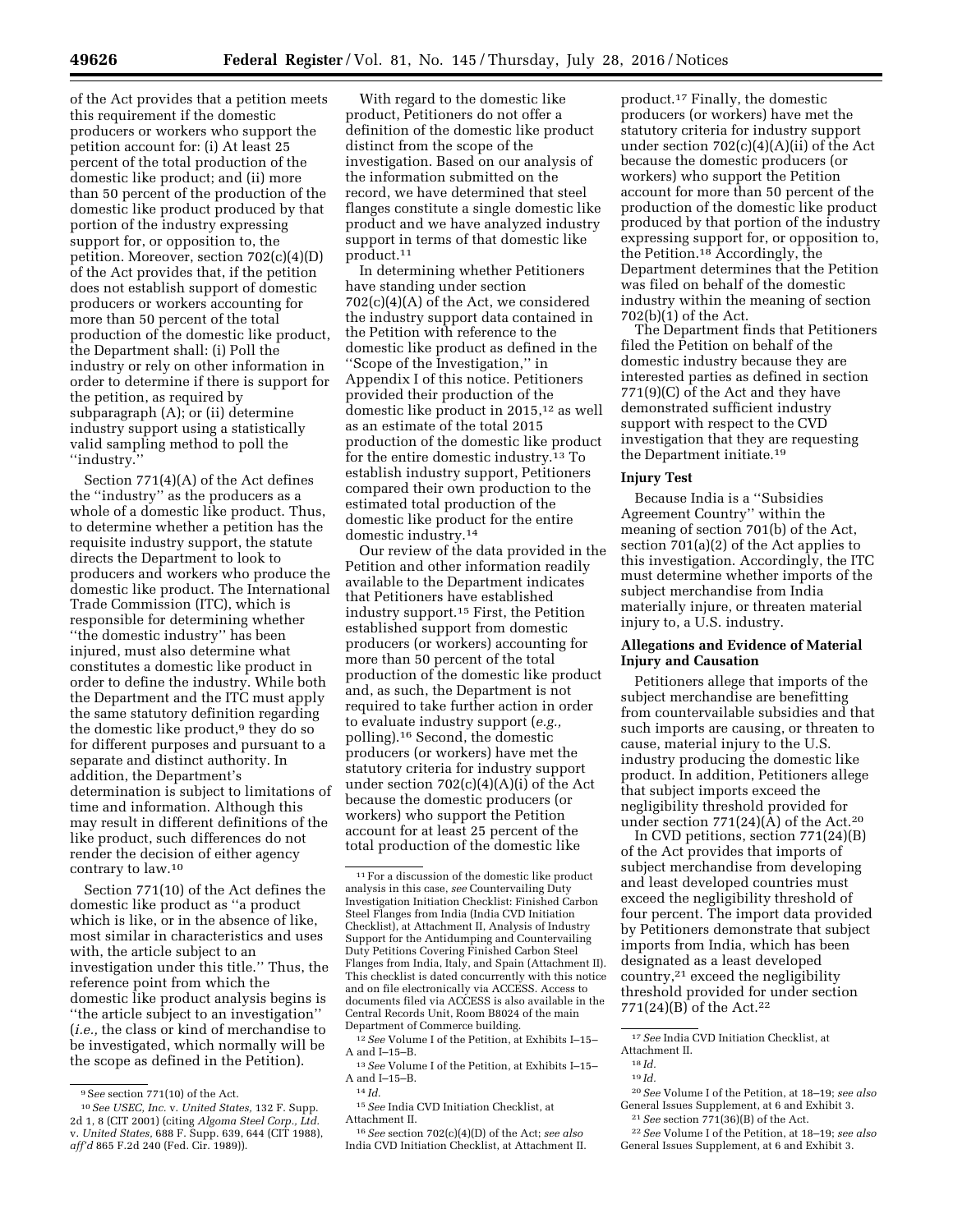Petitioners contend that the industry's injured condition is illustrated by reduced market share, underselling and price suppression or depression, lost sales and revenues, declines in production, capacity utilization, and U.S. shipments, negative impact on employment variables, and decline in financial performance.23 We have assessed the allegations and supporting evidence regarding material injury, threat of material injury, and causation, and we have determined that these allegations are properly supported by adequate evidence and meet the statutory requirements for initiation.24

## **Initiation of Countervailing Duty Investigation**

Section 702(b)(1) of the Act requires the Department to initiate a CVD investigation whenever an interested party files a CVD petition on behalf of an industry that: (1) Alleges the elements necessary for an imposition of a duty under section 701(a) of the Act; and (2) is accompanied by information reasonably available to Petitioners supporting the allegations.

Petitioners allege that producers/ exporters of steel flanges in India benefit from countervailable subsidies bestowed by the GOI. The Department examined the Petition and finds that it complies with the requirements of section 702(b)(1) of the Act. Therefore, in accordance with section 702(b)(1) of the Act, we are initiating a CVD investigation to determine whether manufacturers, producers, or exporters of steel flanges from India receive countervailable subsidies from the GOI.

On June 29, 2015, the President of the United States signed into law the Trade Preferences Extension Act of 2015, which made numerous amendments to the AD and CVD law.25 The 2015 law does not specify dates of application for those amendments. On August 6, 2015, the Department published an interpretative rule, in which it announced the applicability dates for each amendment to the Act, except for amendments contained in section 771(7) of the Act, which relate to determinations of material injury by the ITC.26 The amendments to sections 776

and 782 of the Act are applicable to all determinations made on or after August 6, 2015, and, therefore, apply to this CVD investigation.27

Based on our review of the petition, we find that there is sufficient information to initiate a CVD investigation on 15 of the 99 alleged programs in India. For a full discussion of the basis for our decision to initiate or not initiate on each program, *see* the India CVD Initiation Checklist. A public version of the initiation checklist for this investigation is available on ACCESS.

In accordance with section 703(b)(1) of the Act and 19 CFR 351.205(b)(1), unless postponed, we will make our preliminary determination no later than 65 days after the date of this initiation.

# **Respondent Selection**

Petitioners named 34 companies as producers/exporters of steel flanges in India.28 Following standard practice in CVD investigations, the Department will, where appropriate, select respondents based on U.S. Customs and Border Protection (CBP) data for U.S. imports of steel flanges during the period of investigation. We intend to release CBP data under Administrative Protective Order (APO) to all parties with access to information protected by APO within five business days of publication of this **Federal Register**  notice. The Department invites comments regarding respondent selection within seven business days of publication of this **Federal Register**  notice.

Comments must be filed electronically using ACCESS. An electronically-filed document must be received successfully in its entirety by ACCESS, by 5 p.m. EDT by the date noted above. We intend to make our decision regarding respondent selection within 20 days of publication of this notice. Interested parties must submit applications for disclosure under APO in accordance with 19 CFR 351.305(b). Instructions for filing such applications may be found on the Department's Web site at *[http://enforcement.trade.gov/apo.](http://enforcement.trade.gov/apo)* 

28*See* Volume I of the Petition, at Exhibit I–6.

#### **Distribution of Copies of the Petition**

In accordance with section 702(b)(4)(A)(i) of the Act and 19 CFR 351.202(f), a copy of the public version of the Petition has been provided to the GOI *via* ACCESS. To the extent practicable, we will attempt to provide a copy of the public version of the Petition to each known exporter (as named in the Petition), consistent with 19 CFR 351.203(c)(2).

# **ITC Notification**

We will notify the ITC of our initiation, as required by section 702(d) of the Act.

## **Preliminary Determinations by the ITC**

The ITC will preliminarily determine, within 45 days after the date on which the Petition was filed, whether there is a reasonable indication that imports of steel flanges from India are materially injuring, or threatening material injury to, a U.S. industry.29 A negative ITC determination will result in the investigation being terminated; 30 otherwise, this investigation will proceed according to statutory and regulatory time limits.

## **Submission of Factual Information**

Factual information is defined in 19 CFR 351.102(b)(21) as: (i) Evidence submitted in response to questionnaires; (ii) evidence submitted in support of allegations; (iii) publicly available information to value factors under 19 CFR 351.408(c) or to measure the adequacy of remuneration under 19 CFR 351.511(a)(2); (iv) evidence placed on the record by the Department; and (v) evidence other than factual information described in (i)–(iv). The regulation requires any party, when submitting factual information, to specify under which subsection of 19 CFR 351.102(b)(21) the information is being submitted and, if the information is submitted to rebut, clarify, or correct factual information already on the record, to provide an explanation identifying the information already on the record that the factual information seeks to rebut, clarify, or correct. Time limits for the submission of factual information are addressed in 19 CFR 351.301, which provides specific time limits based on the type of factual information being submitted. Parties should review the regulations prior to submitting factual information in this investigation.

<sup>23</sup>*See* Volume I of the Petition, at 12–16, 18–34 and Exhibits I–2, I–9 and I–11 through I–14; *see also* General Issues Supplement, at 6 and Exhibit 3.

<sup>24</sup>*See* India CVD Initiation Checklist, at Attachment III, Analysis of Allegations and Evidence of Material Injury and Causation for the Antidumping and Countervailing Duty Petitions Covering Finished Carbon Steel Flanges from India, Italy, and Spain.

<sup>25</sup>*See* Trade Preferences Extension Act of 2015, Public Law 114–27, 129 Stat. 362 (2015).

<sup>26</sup>*See Dates of Application of Amendments to the Antidumping and Countervailing Duty Laws Made* 

*by the Trade Preferences Extension Act of 2015,* 80 FR 46793 (August 6, 2015) (*Applicability Notice*). The 2015 amendments may be found at *[https://](https://www.congress.gov/bill/114th-congress/house-bill/1295/text/pl) [www.congress.gov/bill/114th-congress/house-bill/](https://www.congress.gov/bill/114th-congress/house-bill/1295/text/pl) [1295/text/pl.](https://www.congress.gov/bill/114th-congress/house-bill/1295/text/pl)* 

<sup>27</sup>*See Dates of Application of Amendments to the Antidumping and Countervailing Duty Laws Made by the Trade Preferences Extension Act of 2015,* 80 FR 46793 (August 6, 2015) (*Applicability Notice*), at 46794–95. The 2015 amendments may be found at *[https://www.congress.gov/bill/114th-congress/](https://www.congress.gov/bill/114th-congress/house-bill/1295/text/pl) [house-bill/1295/text/pl.](https://www.congress.gov/bill/114th-congress/house-bill/1295/text/pl)* 

<sup>29</sup>*See* section 703(a)(2) of the Act.

<sup>30</sup>*See* section 703(a)(1) of the Act.